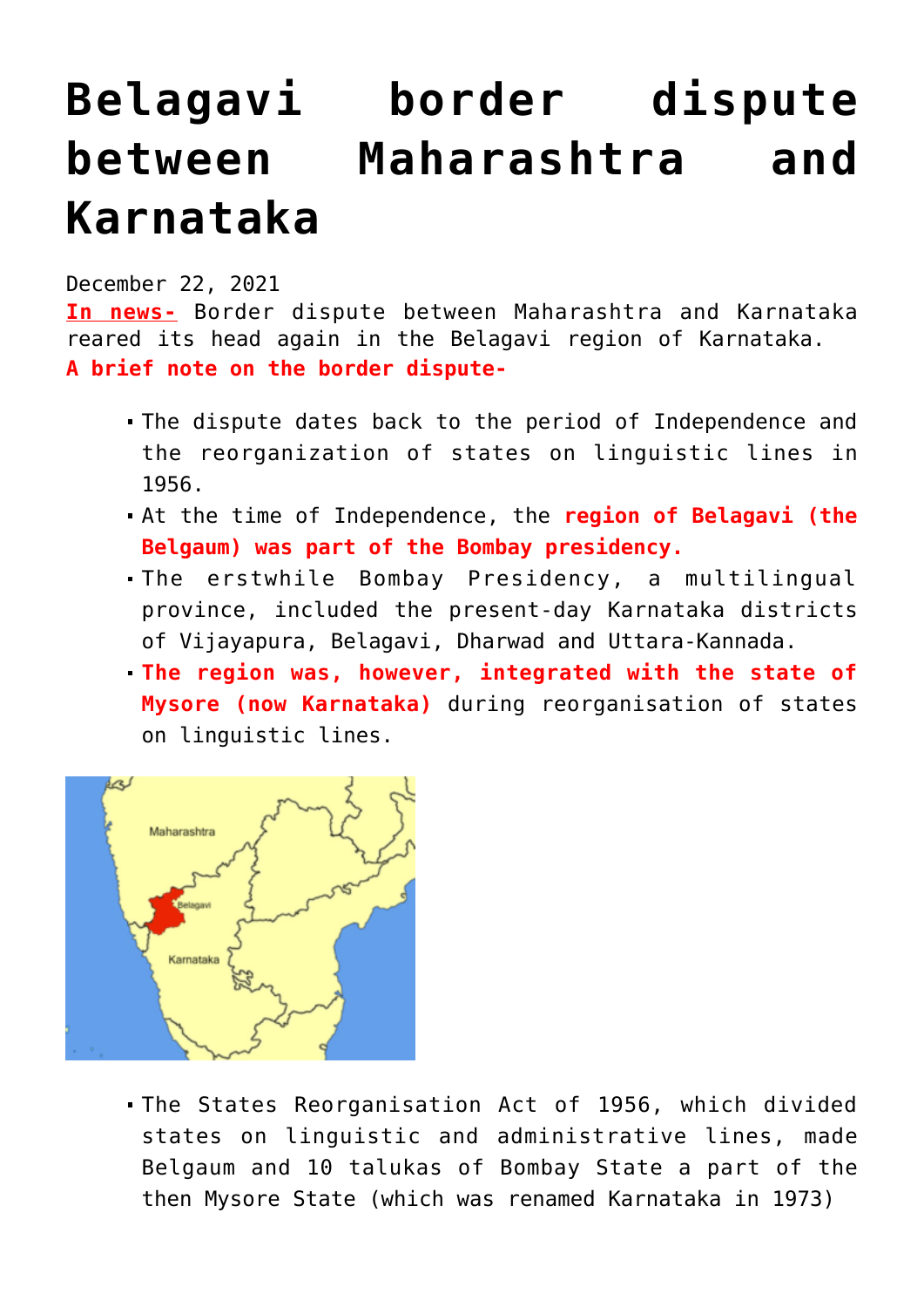- While demarcating borders, the Reorganisation of States Commission sought to include talukas with a Kannadaspeaking population of more than 50 per cent in Mysore.
- The essential claim of the Maharashtra Ekikaran Samiti(MES) and pro-Marathi groups is that Belagavi is a largely Marathi-speaking region and it should be a part of Maharashtra instead of Karnataka which is a Kannadaspeaking state.
- The MES and other groups claim that nearly 45 percent of the district is Marathi speaking while pro-Kannada groups argue that the Marathi population is only around 35 per cent which is on par with the Kannada-speaking population of the region.
- The MES came into existence in 1948 with the sole aim of pushing for integration of Belgaum with Maharashtra during the reorganization of states.



- The Government of India constituted the **Mahajan Commission under former Chief Justice Mehr Chand Mahajan on 25 October 1966.**
- The Commission, which submitted its report in August 1967, **recommended that 264 villages be transferred to Maharashtra (which formed in 1960) and that Belgaum and 247 villages remain with Karnataka.**
- **Maharashtra rejected the report**, calling it biased and